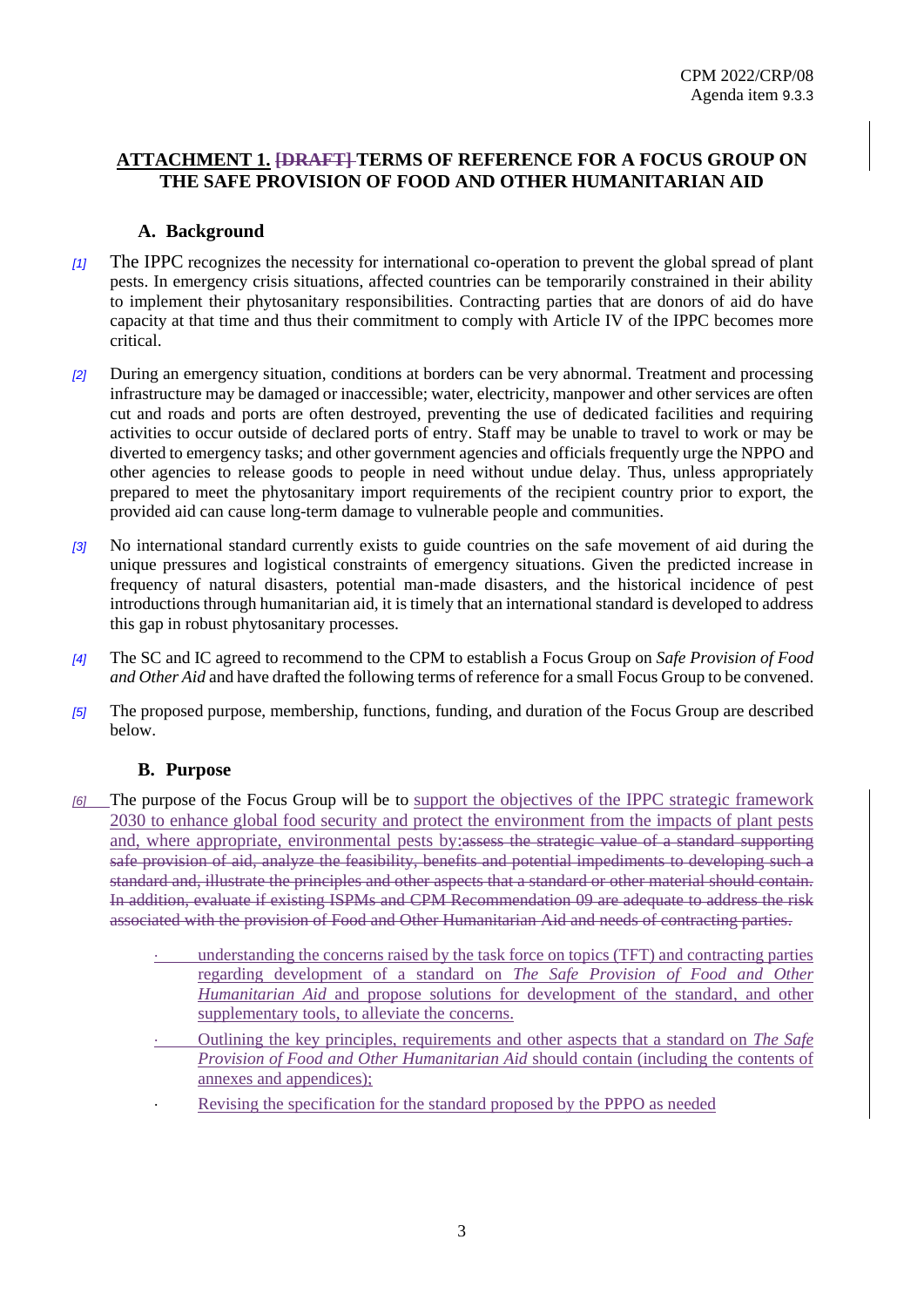# **C. Membership**

- *[6][7]* The CPM Focus Group on *Safe Provision of Food and Other Humanitarian Aid* should be skills- and knowledge based with broad geographical and gender representation. The group should be composed of a maximum of ten-twelve members, from both recipient and donor NPPOs, including at least one representative of the Bureau, one of the SC, one of the IC and one from a regional plant protection organization (RPPO) from the region that has been recipient of food and other humanitarian aid.
- *[7][8]* In addition to the twelve members, up to three invited experts from donor agencies (e.g. World Food Program) may be should also invited to participate as observers.
	- (1) The members of the Focus Group should have experience and expertise in one or more of the following areas:
		- procurement and the supply of humanitarian aid (aid agency and government)
		- plant health policy and risk management regulation
		- plant health emergency response/management
		- clearance of imported goods under emergency or disaster constraints
	- (2) All members should have knowledge of the IPPC's mandate, strategic framework, and activities.
	- (3) The Bureau will select the members and make-up of the Focus Group.

# **D. Functions**

*[8][9]* The Focus Group will:

- Document the concerns raised by the TFT and contracting parties and propose potential solutions for consideration for the development of a standard.
- Modify the specification for the standard 'Safe provision of food and other humanitarian aid' proposed by the PPPO during the call for topics, as needed.Investigate, identify and analyze the benefits to developing a standard, revising the CPM Recommendation (R-09) or developing guidance through implementation and capacity development material
- Define the strategic value and purpose of each of the options mentioned above against IPPC strategic framework
- Draft the principles and elements that a the standard could contain, in relation to the reference material below and the deliberations of the Focus Group.
- To analyze the feasibility and potential impediments to implementing such a standard and to contracting parties being able to comply with one.
- Present the analysis and draft principles and elements to the SC, IC, Strategic Planning Group (SPG) and CPM for advice and direction.
- *[9][10]* The work of the Focus Group will be informed by examples of pest introductions resulting from aid, current regional and NPPO initiatives to manage the risk from aid, CPM Recommendation 09: *Safe provision of food and other aid to prevent the international spread of plant pests during an emergency situation*, any other relevant CPM Recommendation, the submission of the PPPO to the 2021 IPPC Call for Topics on this issue and other relevant material.

### **E. Process**

- *[10][11]* The establishment of the Focus Group will follow a CPM decision on this subject in its 2022 session.
- *[11][12]* The member selection for the Focus Group shall be carried out according to the following guidelines: